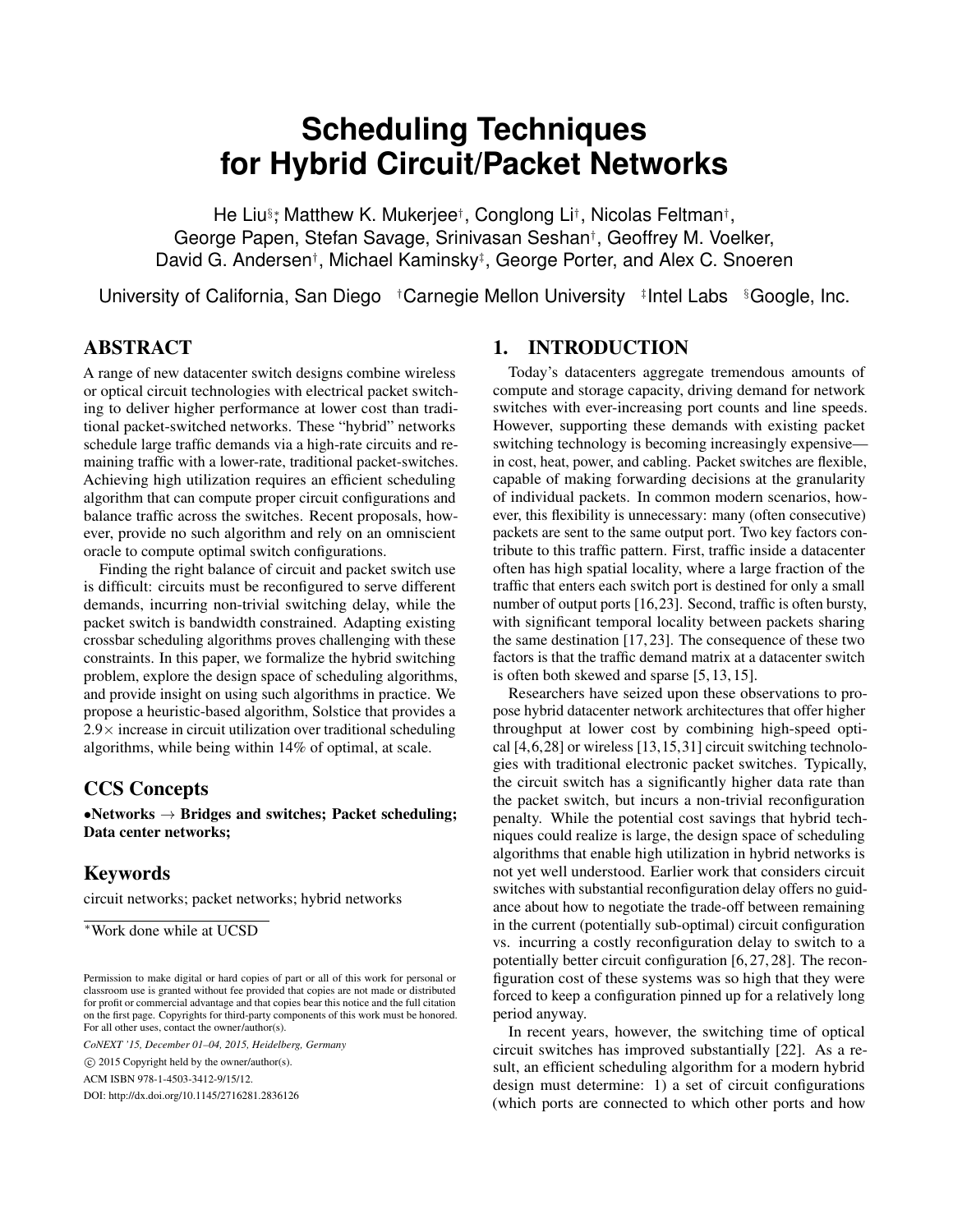

Figure 1: Our model of a hybrid switch architecture and the scheduling process. The circuit switch has high bandwidth, but slow reconfiguration time. The packet switch has low bandwidth (e.g., an order of magnitude lower), but can make forwarding decisions per-packet.

long that configuration should remain in effect) designed to maximize the traffic serviced over the high-bandwidth but slow-to-reconfigure circuit-switched network, and 2) what traffic should be sent to the low-bandwidth but flexible packet switch.

Computing an optimal set of circuit configurations to maximize circuit-switched utilization has no known polynomialtime algorithms, scaling as  $O(n!)$  in the number of switch ports (§3). The challenge arises due to the non-trivial switching time between configurations, which necessitates not only sending as much traffic as possible, but doing so in the fewest number of configurations.

The end goal of this paper is an effective and fast heuristic algorithm that delivers high switch utilization. To this end, we first provide a detailed characterization of the problem plus an optimal (but impractical) solution that sheds light on how to design an effective heuristic. We then present our heuristic, Solstice, which provides  $2.9\times$  higher utilization compared to previous algorithms by taking advantage of the known sparsity and skew of datacenter workloads—some of the same features that make the traditional scheduling problem hard.

The contributions of this work are as follows:

- 1. Characterizing the hybrid switch scheduling problem.
- 2. Exploring the design space of hybrid scheduling:
	- 1. Lower bound: an instantly computable but loose bound on the minimum amount of time it takes to serve all demand (but provides no actual schedules).
	- 2. Optimal scheduling: optimally schedule all demand with minimal time; impossible to run in real time at scale.
	- 3. Heuristic algorithm ("Solstice"): runs in real time at scale, but slightly underperforms optimal (by at most 14% at target scale).
- 4. Heuristic + optimization ("Solstice++"): runs at scale (though not in real time), but tightens the gap between Solstice and optimal (at most 12% from optimal at target scale).
- 3. Insight into the challenges and benefits of using hybrid switches, with a focus on high circuit utilization.

## 2. BACKGROUND

We consider a single switch in a hybrid network fabric that consists of  $n$  ports. In the context of datacenters, these ports would typically connect to individual servers or Top-of-Rack (ToR) switches. We leave multiple-switch networks to future work. Our model assumes each port is logically input queued. In some realizations, the queues are located at the senders themselves [19], although alternatively, the queues could be located at the ToR switches or the hybrid switch itself.

Our abstraction of a hybrid switch (shown on the left-hand side of Figure 1) consists of two separate switches: a circuit switch, typically optical or RF, capable of forwarding at very high bandwidth, and a low-bandwidth (e.g., an order of magnitude lower) packet switch. Both switches source packets from the queues at each of the  $n$  input ports, structured as virtual output queues (VOQs). Although the circuit switch has a significantly faster data rate than the packet switch, it incurs a non-trivial reconfiguration penalty.

Prior work has focused on building such a switch [6, 19, 22, 28], with little focus on how to schedule traffic, instead relying on an omniscient oracle to compute optimal switch configurations. ReacToR, for example, leaves the selection and evaluation of a hybrid scheduler as future work [19].

### 2.1 Switch model

In our model, each input port of the hybrid switch is simultaneously connected to both the packet switch and the circuit switch. At any point in time, however, at most one VOQ at each input port may be serviced by the circuit switch, whereas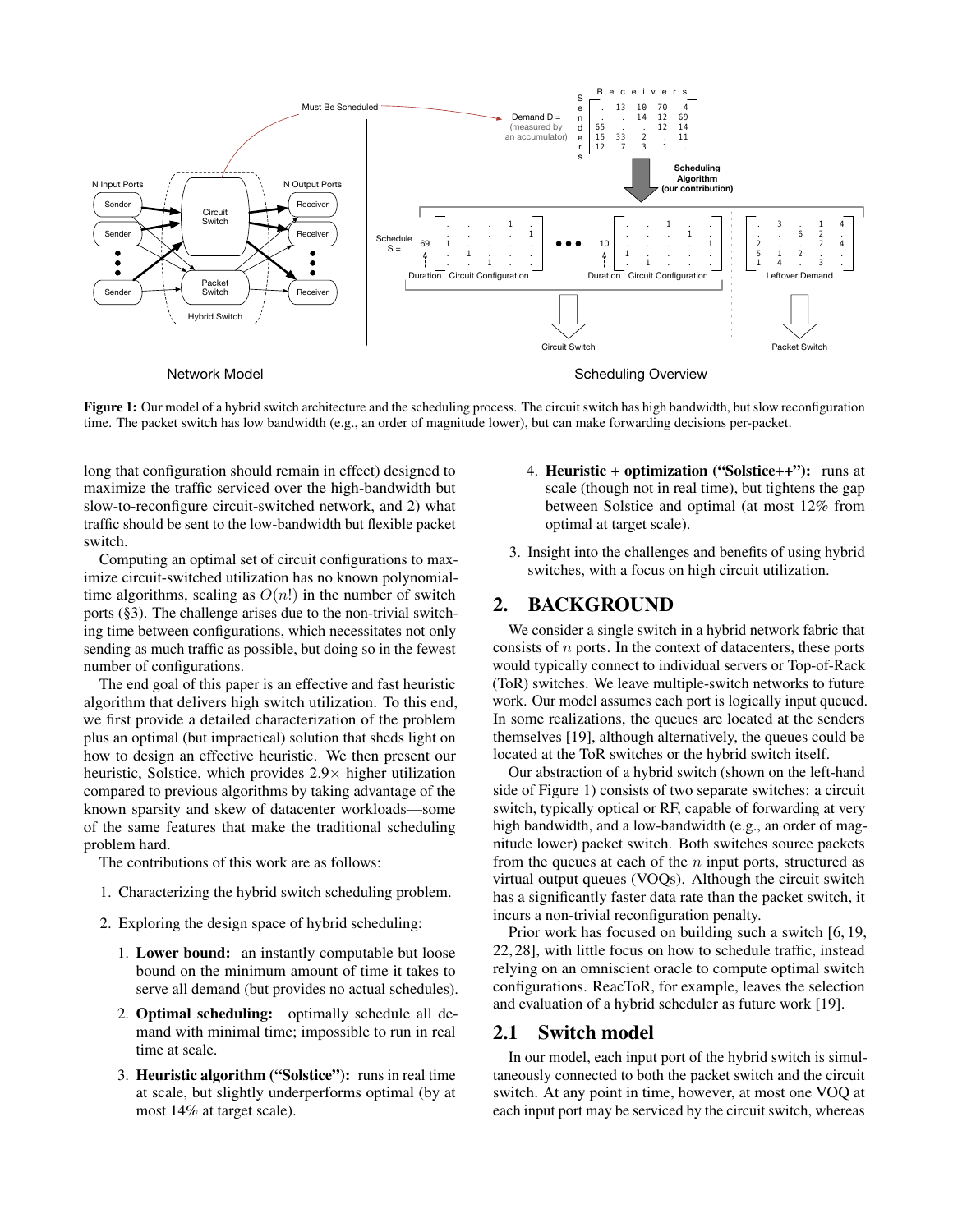|                  | <b>Symbol</b> Definition                      |
|------------------|-----------------------------------------------|
| $\boldsymbol{n}$ | number of switch ports                        |
| δ                | circuit reconfiguration time                  |
| $r_c, r_p$       | circuit/packet link rates                     |
|                  | input demand matrix $(n \times n)$            |
| E                | demand sent to packet switch $(n \times n)$   |
| $P_i$            | circuit switch configuration ( $n \times n$ ) |
| $t_i$            | time duration of $P_i$                        |
| m                | number of configurations                      |

Table 1: Notation used throughout the paper.

multiple VOQs may be drained simultaneously by the packet switch. The circuit switch functions as a crossbar: it can connect any input port to any output port, but no output port may be connected to multiple input ports, and no input port may be connected to multiple output ports (aside from their connection to the packet switch) in a single configuration.

The circuit switch can be reconfigured with the cost of a fixed time delay  $\delta$  (e.g., 20  $\mu$ s [19]). Some technologies allow circuits that do not change during a reconfiguration to forward data during the reconfiguration period. We assume a pessimistic view that all communication stops during a reconfiguration, allowing our scheduler to function with a wider set of technologies. The packet switch, on the other hand, can service traffic at all times.

To ensure high circuit utilization, each circuit configuration must remain active for a long period with respect to  $\delta$ . For example, to ensure 90% link utilization over the circuit switch, the average duration of a configuration needs to be at least  $9\delta$ (e.g., 180  $\mu$ s) to amortize the reconfiguration delay.

One important distinction between our model and traditional switches is that there is no queueing at the output ports of the circuit switch. This restriction rules out any crossbar scheduler that requires a speed-up factor. Hybrid switches instead use a lower-data-rate commodity packet switch (without constraints on queueing/speed-up), to make up for the reconfiguration delay and any scheduling inefficiency. We will see that this addition provides an improvement compared to existing approaches.

# 2.2 Formalizing the problem

Our goal is to calculate a schedule for the circuit switch, and to determine what data to send to the packet switch, such that we service all demand (i.e., no starvation) while maximizing utilization. How the scheduler learns about the traffic demand is orthogonal to this work, but some possibilities include estimation/prediction algorithms or simply accumulating the demand before transmission.

#### *2.2.1 Notation*

In order to formalize our goal, we define some of the core concepts. We summarize our notation in Table 1 and below:

The hybrid switch: Our hybrid switch has  $n$  full-duplex ports. The circuit switch has a reconfiguration time of  $\delta$ seconds and a link rate of  $r_c$  bits/second. The packet switch has a link rate of  $r_p \ll r_c$  (e.g., 1:10) bits/second.

| Formula                                                      | <b>Definition</b>            |  |  |  |
|--------------------------------------------------------------|------------------------------|--|--|--|
| <b>Controllable Variables:</b>                               |                              |  |  |  |
| m                                                            | number of configurations     |  |  |  |
| $P_i$                                                        | circuit switch configuration |  |  |  |
| $t_i$                                                        | time duration of $P_i$       |  |  |  |
| E                                                            | demand sent to packet switch |  |  |  |
| Goal:                                                        |                              |  |  |  |
| min $T = (\sum_{i=1}^{m} t_i) + m\delta$ minimize total time |                              |  |  |  |
| Constraints:                                                 |                              |  |  |  |
| 1) $E + \sum_{i=1}^{m} r_c t_i P_i \geq D$                   | demand satisfaction          |  |  |  |
| 2) $\forall i : \sum_{i=1}^{m} E_{i,j} \leq r_pT$            | cap outbound packet links    |  |  |  |
| 3) $\forall j : \sum_{i=1}^{m} E_{i,j} \leq r_pT$            | cap inbound packet links     |  |  |  |

Table 2: Summary of the problem.

**Demand:** We express demand as a matrix D of size  $n \times n$ , where the rows are sources and the columns are destinations.  $D_{a,b} \in \mathbb{R}_0^+$  is the amount of data port a wants to send to port b, in bits. In the resulting schedule, some of this demand, which we denote by matrix  $E$ , will be sent to the packet switch; E is an  $n \times n$  matrix, where  $E_{a,b}$  is the portion of the demand  $D_{a,b}$  sent from a to b via the packet switch, in bits.

Scheduling: A circuit switch schedule is a set of configurations  $\{P_1, P_2, \ldots, P_m\}$  and an associated set of durations  $\{t_1, t_2, \ldots, t_m\}$ . Each configuration  $P_i$  is an  $n \times n$  binary matrix encoding which nodes are connected to each other in the circuit switch.  $P_{i_{a,b}} = 1$  iff port a can send to port b during this configuration. Because the circuit switch connects each sender to exactly one receiver and vice-versa, all  $P_i$  are permutation matrices (i.e., have exactly one 1 in each row/column). Each configuration  $P_i$  is associated with a corresponding duration  $t_i$  that indicates how long the circuit switch should remain in that configuration.

#### *2.2.2 Overall goal*

Our goal is to minimize the amount of transmission time it takes to schedule all demand, thus maximizing utilization. We wish to fully schedule all demand before considering new demand to ensure fairness and to avoid starvation. To achieve this, our algorithm selects the circuit switch schedule  $(m, P_i, t_i)$  as well as which data to forward via the packet switch  $(E)$ . This process is depicted in the right-hand side of Figure 1. Further, we need to formally define our goal, *total time*, and two constraints, *demand satisfaction* and *packet switch capacity*, which we do in Table 2 and below:

We define *total time* as the amount of time scheduled on the circuit switch plus the amount of time spent switching configurations:

$$
T = \left(\sum_{i=1}^m t_i\right) + m\delta.
$$

Time used by the packet switch is constrained to be concurrent with the time spent on the circuit switch, limiting the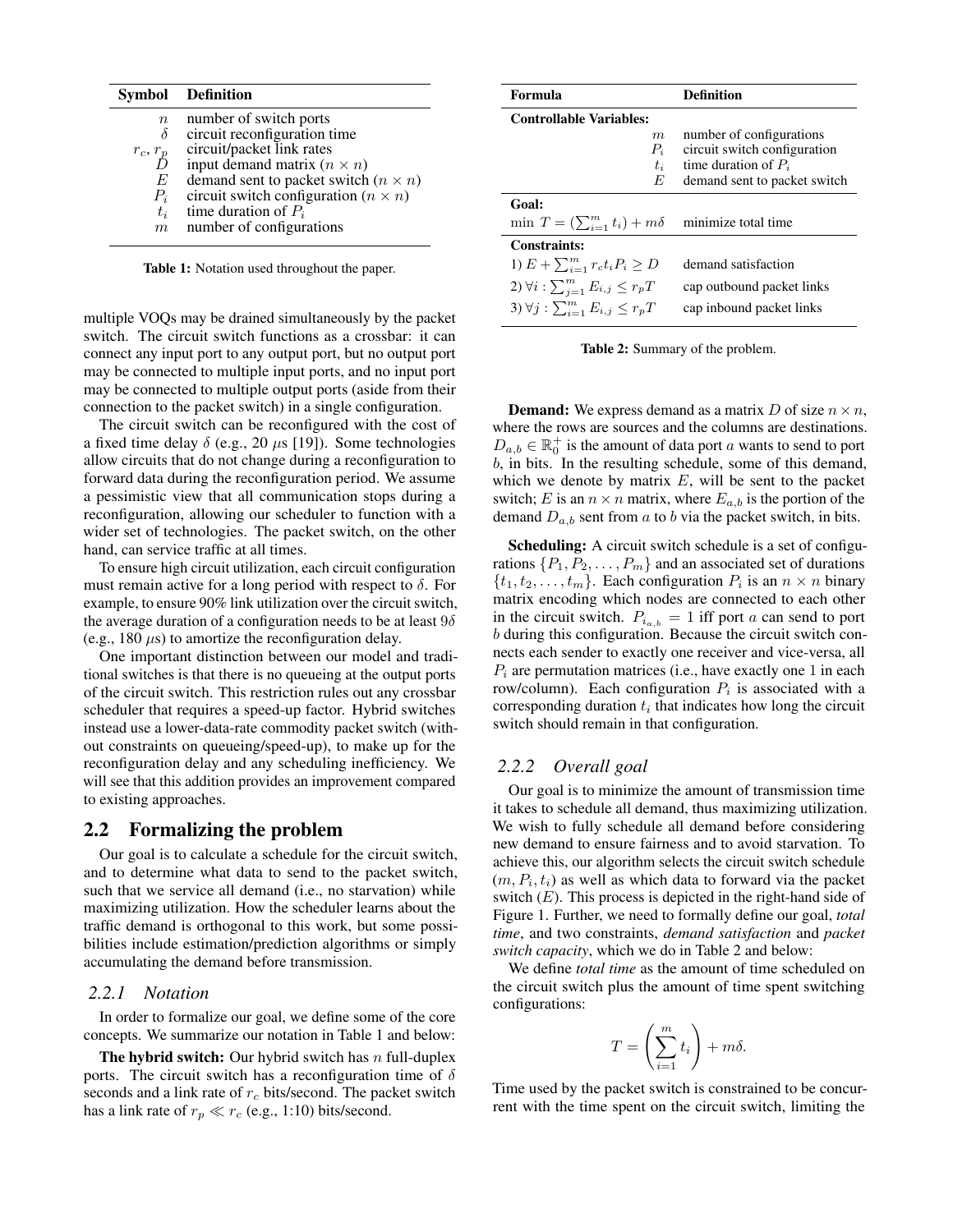*packet switch capacity*. Thus, for each outbound link i, the amount of data admissible is:

$$
\sum_{j=1}^{m} E_{i,j} \leq r_p T.
$$

Inbound links are constrained similarly.

*Demand is satisfied* when, for each source/destination pair, the amount of data served on the packet switch plus the amount served on the circuit switch is greater than or equal to the demand:

$$
E + \sum_{i=1}^{m} r_c t_i P_i \quad \geq \quad D.
$$

## 2.3 Demand matrices

A key assumption in our work is that demand matrices are sparse and skewed. We now discuss both assumptions.

**Sparsity:** For a demand matrix  $D$ , counting the number of non-zero elements in each row and column results in 2n values. The largest of these values we refer to as  $D_{\text{count}}$ .  $D$  is "sparse" when  $D_{\text{count}}$  is small. Sparse matrices can be scheduled more efficiently on a circuit switch since they inherently require fewer configurations. In practice, for a fixed period of demand accumulation,  $D_{\text{count}}$  has been shown to be bounded by a constant ( $\approx$  5) in an empirical study [16]. More recent work has suggested that  $D_{\text{count}}$  has grown larger (e.g., low 10s [23]), but it appears that  $D_{\text{count}}$  is growing much slower than  $n$ .

Skewness: A matrix is "skewed" if the ratio between its maximum and minimum non-zero elements of the matrix is high. Assuming a fixed period of demand accumulation, skewed demand matrices are fundamentally less efficient for a circuit-switched network to serve, since as the magnitude of small demands decreases, the durations of the circuit configurations required to service those demands becomes short relative to the reconfiguration time, decreasing overall utilization. In contrast, for hybrid networks, very small elements in the demand are likely well served by the packet—rather than circuit—switch.

## 3. OPTIMALITY

To better understand our heuristic algorithm's results, we construct an integer linear program (ILP) that computes an optimal schedule. Though it is impractical for online use or at scale, it effectively considers all possible permutation matrices to determine which to use and for how long and it provides a useful and exact lower bound for comparison with other approaches.

#### 3.1 Formulation

Starting from a large candidate set of circuit switch configurations (i.e., all  $n!$  binary permutation matrices),  $\{P_1, \ldots, P_n\}$ , our goal is to compute  $\{t_1, \ldots, t_n\}$ , the time spent in each (potential) configuration  $P_i$ . Note that with a large candidate set of configurations and a sparse demand matrix, almost all  $t_i$  will likely be zero, meaning that the corresponding  $P_i$  are not used by the resulting schedule. We

$$
\min\left(\sum_{i=1}^{n!} t_i\right) + m\delta
$$
\nsubject to:

\n
$$
1) \ E + \sum_{i=1}^{n!} r_c t_i P_i \ge D
$$

2)  $\forall i : \sum_{j=1}^n E_{i,j} \leq r_pT$ 3)  $\forall j : \sum_{i=1}^n E_{i,j} \leq r_p T$ 4)  $\forall i : t_i \leq max(D)l_i$ 

subject to:

Figure 2: An ILP to find optimal schedules for a hybrid switch.

define a binary indicator variable  $l_i$  that denotes whether configuration  $P_i$  is employed by the solution (i.e., its corresponding  $t_i$  is non-zero). The number of configurations used in the schedule,  $m$ , is then

$$
m = \sum_{i=1}^{n!} l_i.
$$

The remainder of the demand matrix  $D$  not serviced by the m selected circuit switch configurations forms E, the  $n \times n$ matrix served by the packet switch.

Figure 2 shows the ILP, which minimizes the total length of the schedule (i.e., duration of the configurations plus the switching overhead;  $T$  in Table 2) subject to four constraints. The first three are effectively identical to those in Table 2. The final technical constraint ensures we incur a reconfiguration delay only for permutations included in our final schedule.

#### 3.2 Candidate permutations

An obvious challenge with this approach is that it considers all  $n!$  possible circuit configurations. Although modern ILP solvers (e.g., Gurobi [11]) are very fast,  $n!$  is impractical for  $n$  on the order of modern switch port counts (e.g., at least 48). Even considering all possible configurations for a 16-port switch would require more than 4 petabytes of memory.

Fortunately, it is possible to consider only a much smaller set of configurations and still maintain optimality. We observe that for a given (sparse) demand matrix  $D$ , most possible circuit configurations connect two nodes with no demand. Removing these "useless" links yields a partial configuration we refer to as a *class*. Many configurations yield the same class and, thus, are redundant; we need to keep only one example from each class. Moreover, when comparing two classes, one class may be a strict superset of another, meaning the subset class is redundant, so we can remove it as well.

We employ a straightforward dynamic programming-based algorithm (omitted for space) to generate an example configuration from each class. Although we avoid generating all  $n!$  permutation matrices, we find that class generation still produces  $O(n!)$  candidate permutations—though it does so with a constant speedup of ∼100×. Even so, solving a small-scale (e.g., 12-port) ILP still takes around 5 minutes on our hardware (see Table 3 in §5), and thus we require an approximation algorithm that can provide nearly optimal results quickly at scale.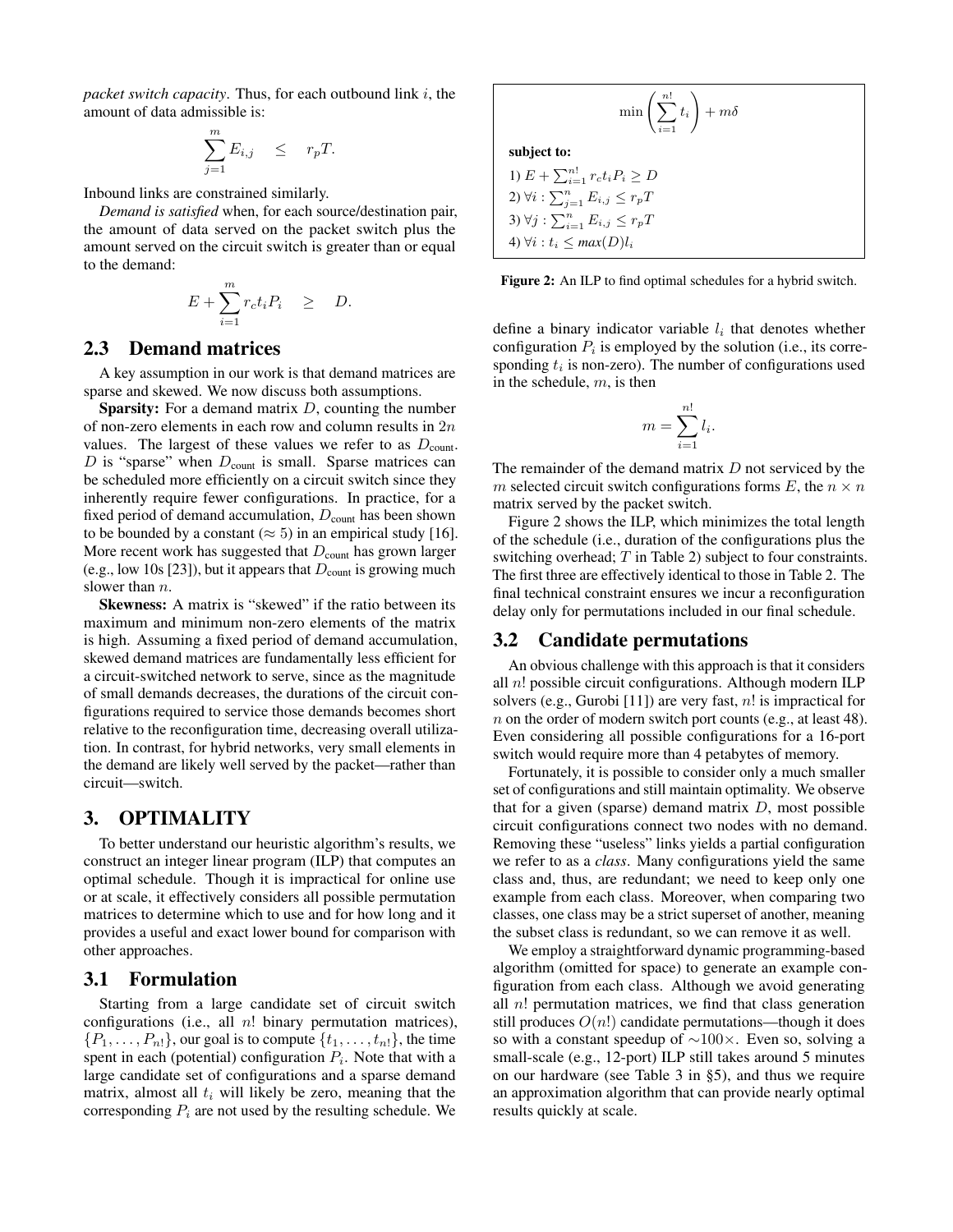```
Algorithm 1: Birkoff-von Neumann decomposition
input : k-bistochastic matrix Dlink rate for circuit switch: r_coutput: m circuit configurations and durations: \{P_i\}, \{t_i\}i \leftarrow 1while D > 0 do
     B \leftarrow BinaryMatrixOf(D)
     Interpret B as a bipartite graph of senders to receivers.
    Find a perfect matching P_i of B.
     Interpret P_i as a permutation matrix.
     t_i \leftarrow \min\{D_{a,b} \mid P_{i_{a,b}} = 1\}/r_cD \leftarrow D - r_c t_i P_ii \leftarrow i + 1end
m \leftarrow i - 1
```
# 4. SOLSTICE

The classical approach to scheduling crossbar circuit switches is Birkoff-von Neumann decomposition (BvN) [3]. BvN produces a schedule of at most  $n^2$  configurations and associated durations that fully satisfies the given demand. BvN, however, is inappropriate for our target network environment for two reasons. First, BvN uses solely the circuit switch, whereas a hybrid scheduler must effectively use the packet switch. Second, BvN does not try to minimize the number of configurations, which is necessary in practice to avoid expensive reconfiguration delays. We address these shortcomings by developing Solstice, a heuristic-based scheduling algorithm targeted for the hybrid case. Solstice is closely related to BvN, so we first review BvN scheduling.

## 4.1 Birkoff-von Neumann scheduling

The Birkoff-von Neumann theorem forms the theoretical underpinning of BvN decomposition [3]. BvN assumes a non-negative square input matrix  $D$  that is  $k$ -bistochastic, meaning that each row and column of  $D$  sums to the same value  $k$ . The BvN theorem states that all  $k$ -bistochastic matrices can be decomposed into a set of at most  $n^2$  permutation matrices and corresponding non-negative durations which sum to  $k$ . The steps for doing so are shown in Algorithm 1. While real demand matrices are not typically *k*-bistochastic, a pre-processing step can make them  $k$ -bistochastic (e.g., Sinkhorn's algorithm [24]) by adding artificial demand.

One alternative to inserting artificial traffic into the demand matrix would be to employ an algorithm that could decompose non-k-bistochastic matrices by considering partial circuit configurations (i.e., configuring only a subset of ports). Such an algorithm would have to consider all possible subsets of the  $n^2$  port pairs (of which there are  $2^{n^2}$ ), which is currently an open problem [12, 21, 25].

Unfortunately, for demand matrices with high skew like those found in practice, BvN decomposition will often produce schedules with a large number of configurations. Many of these configurations will have short durations (e.g., on the order of the reconfiguration delay,  $\delta$ ), leading to low overall efficiency. The crux of the issue is that BvN must serve every demand eventually, which means that configurations with low duration (and thus low efficiency) must be used eventually.



If some demand can be ignored—or served by the packet switch in a hybrid network—then the focus of the scheduling algorithm shifts towards finding configurations that can be used for long time durations, thus, increasing efficiency.

# 4.2 Solstice algorithm

Our initial assumptions about the demand matrix (namely sparsity and skewness; see §2.3) motivate our scheduler's design. Despite BvN's potential to generate  $O(n^2)$  configurations, a sparse demand matrix lowers this to  $O(n)$  (assuming sparsity is bounded by a constant). This motivates using BvN as a basis for Solstice, as fewer configurations lead to less reconfiguration delay. The high skew of our demand matrices implies easier separability into "big" (circuit) and "small" (packet) demands in a hybrid environment, motivating a greedy heuristic to select configurations with large durations for the circuit switch.

We now present the Solstice hybrid scheduling algorithm, shown in Algorithm 2. Solstice consists of two stages: a round of *stuffing* followed by multiple iterations of *slicing*. Stuffing takes an arbitrary demand matrix D and adds artificial demand to compute  $D'$  which is k-bistochastic. Slicing builds on BvN, leveraging the decomposability of  $k$ bistochastic matrices to iteratively compute a schedule of configurations with long durations, greedily avoiding short, inefficient configurations. Solstice terminates when the demand not yet satisfied in the current (iteratively computed) schedule is small enough to be satisfied by the packet switch.

In addition to computing the m circuit configurations  $\{P_i\}$ and durations  $\{t_i\}$ , each iteration of Solstice's slicing maintains three additional variables:  $r, T$ , and  $E$ , consistent with our notation in §2.2.1.  $r$  is a threshold for the current iteration (see §4.2.2), and  $T$  is the total time used by circuit configu-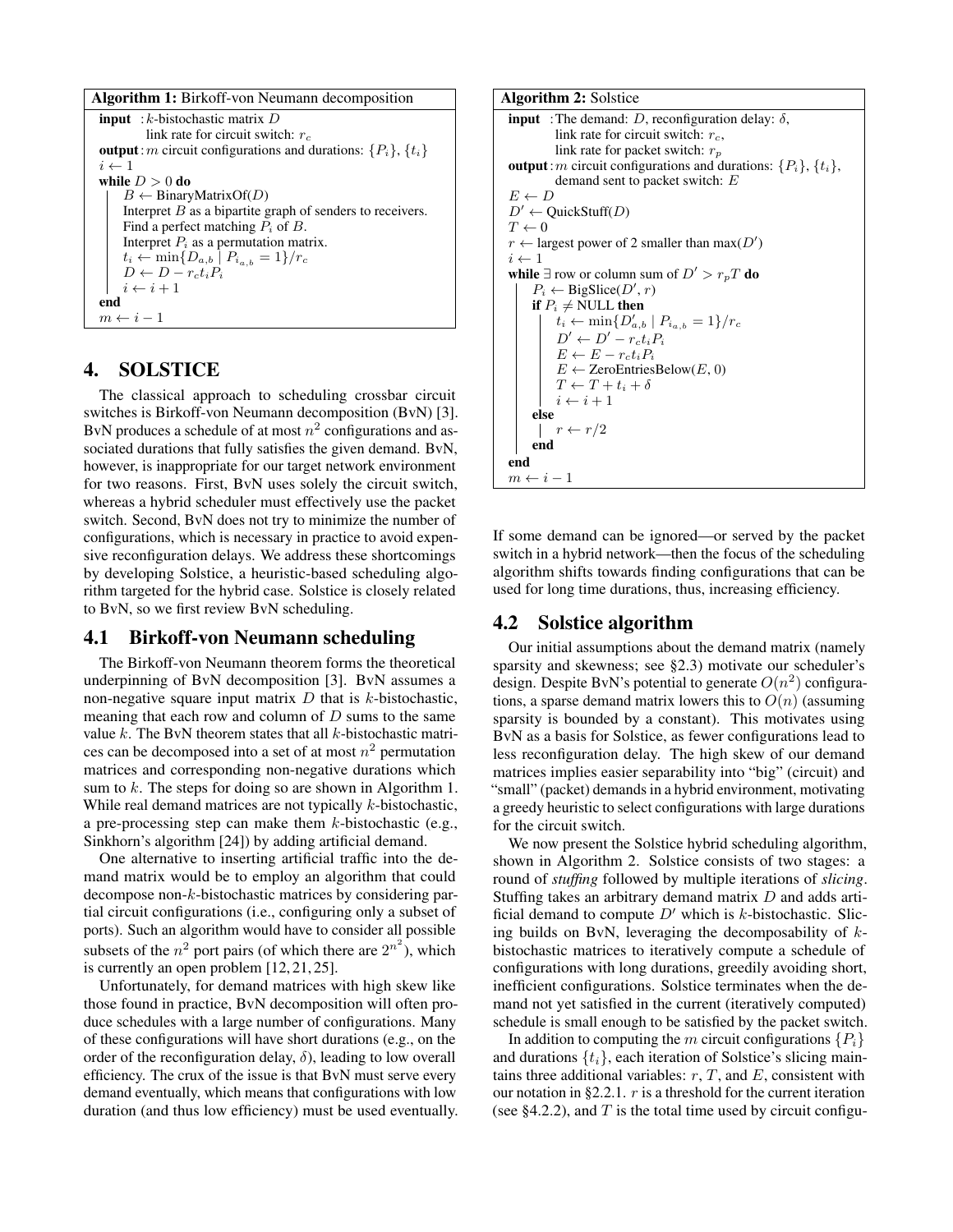rations computed so far. E is an  $n \times n$  matrix encoding the amount of residual demand not serviced by the configurations computed so far. At termination, any demand left in  $E$  will be scheduled on the packet switch.

#### *4.2.1 Stuffing*

Stuffing is a heuristic pre-processing step that converts the demand matrix  $D$  into a k-bistochastic matrix  $D'$  by adding artificial demand. As explained in §4.1, the BvN theorem proves the existence of a simple decomposition (i.e., schedule) of a matrix as long as the matrix is  $k$ -bistochastic. A naive stuffing approach is to go through each  $D_{i,j}$  in order and increase its value ("stuff" it) until either the sum of row i or the sum of column j reaches k. Iterating over the elements of  $D$ , eventually all row/column sums will be  $k$ , as required. This approach is suboptimal because the entries of D that are increased may be entirely entries that were zero originally, making the matrix less sparse (leading to more costly reconfigurations).

A better approach would be to stuff the largest elements of D first, as the artificial demand needed to stuff these elements would be proportionally smaller; this approach, however, is computationally expensive. Solstice, instead, uses the stuffing function is listed in Function QuickStuff. Instead of sorting all the elements, QuickStuff simply stuffs the nonzero elements of  $D$  in arbitrary order, providing a reasonable approximation. Afterwards, the zero elements are visited in order to stuff any elements that still need to be stuffed. Focusing on non-zero elements first helps (in the average case) keep the resulting matrix sparse. In practice, Quick-Stuff keeps the sparsity of  $D'$  similar to  $D$ , but we leave the theoretical analysis of its worst case to future work.

#### *4.2.2 Slicing*

After stuffing, Solstice enters its second stage, which is conceptually similar to BvN's main loop: finding the next circuit configuration and its corresponding duration. We call this process slicing. Examining all possible configurations has no known polynomial-time algorithm; Solstice picks one greedily. Solstice differs from BvN in that it selects configurations with long corresponding durations to amortize the reconfiguration penalty and keep utilization high. Also,

| <b>Function</b> BigSlice                                    |  |  |
|-------------------------------------------------------------|--|--|
| <b>input</b> : k-bistochastic matrix $D'$ , threshold r     |  |  |
| <b>output</b> : A permutation matrix $P$ s.t.               |  |  |
| $\{D'_{a,b} \mid P_{a,b}=1\} \geq r$                        |  |  |
| $D'' \leftarrow$ ZeroEntriesBelow( $D', r$ )                |  |  |
| $B \leftarrow$ BinaryMatrixOf( $D''$ )                      |  |  |
| Interpret $B$ as a bipartite graph of senders to receivers. |  |  |
| if $\exists P$ , a perfect matching of B then               |  |  |
| <b>return</b> $P$ interpreted as a permutation matrix.      |  |  |
| else return NULL ;                                          |  |  |

unlike BvN, Solstice terminates once unscheduled traffic can be feasibly forwarded by the packet switch.

Each iteration of slicing, shown in Function BigSlice, takes as input a (stuffed) matrix  $D'$  and a threshold r and returns a circuit configuration  $P_i$  such that when  $D'$  is overlayed onto the links in  $P_i$ , each link has at least  $r$  bits ready to send. If no such configuration  $P_i$  exists, NULL is returned. If we interpret  $D'$  as a bipartite graph of senders and receivers, Solstice effectively tries to find a Max-Min Weighted Matching (MMWM), which is the perfect matching (i.e., a matching of size  $n$ ) with the largest minimum element. Like BvN, a particular circuit configuration's duration is set based on the minimum element for that configuration.

The MMWM search is iterative: Slicing starts with a high threshold  $(r)$  of the largest power of 2 smaller than the maximum element in the stuffed demand matrix and then tries to find an arbitrary perfect matching on the stuffed demand matrix where values less than the threshold are ignored. Thus, any perfect matching returned will have corresponding duration at least  $r/r_c$ .

Solstice keeps looking for perfect matchings using the same threshold until there are no longer any perfect matchings with this threshold. At that point, the threshold is reduced by half. An optimal MMWM algorithm would consider all  $O(max(D'))$  different thresholds; Solstice considers an exponentially spaced set of them.

Slicing ends when the packet switch has enough capacity to handle the remaining demand. Solstice tracks the (sofar) unsatisfied demand using matrix  $E$ . Another variable T keeps track of the total time spent sending data over the circuit switch, as well as the time spent reconfiguring (i.e.,  $T = (\sum_{i=1}^{m} t_i) + m\delta$ ). Once the total time T is large enough that the packet switch can handle the leftover demand  $E$ , Solstice terminates. When the algorithm terminates, no link on the packet switch—row or column sums in  $E$ —is required to send more than  $r_pT$ . As stuffing never increases the max row/column sum, we know that the max row/column sum of  $E$  and  $D'$  are always the same, allowing us to use them interchangeably in the loop termination condition. Phrased differently, Solstice terminates when roughly  $(r_p/r_c)$  of the traffic is allocated to the packet switch.

#### 4.3 Example

For clarity, we now describe how Solstice operates on the simple demand matrix in Figure 3, with  $\delta = 1$ ,  $r_p = 0.1$ ,  $r_c = 1$ . We define the diameter of a matrix,  $D_{\text{diameter}}$  as the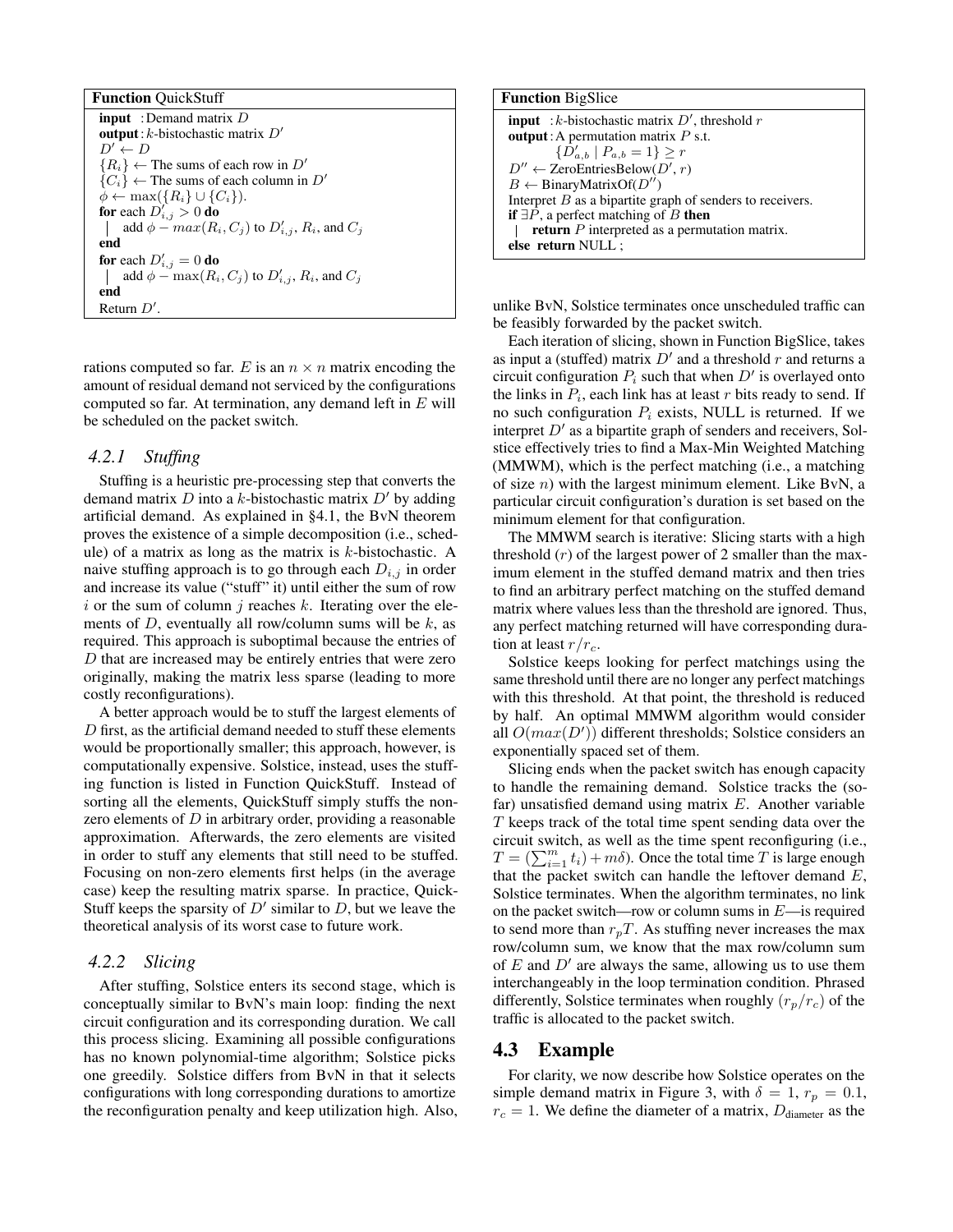

Figure 3: A sample execution with  $\delta = 1$ ,  $r_p = 0.1$ ,  $r_c = 1$ . Solstice computes a circuit schedule with 3 configurations with a total time of  $T = 69 + 11 + 10 + 3\delta = 93$ , and at most 8 bits of demand sent over each packet switch link. The values in parentheses show  $r_pT$ .

maximum row or column sum. The input demand matrix D has a diameter of 98 (the second row sum), so  $D$  is stuffed to obtain a matrix  $D'$  where each row and column sum is 98 (i.e.,  $D'$  is k-bistochastic, with  $k = 98$ ). In the first iteration, Solstice considers a minimum duration of  $r = 64$ by extracting the subset of elements of at least that size. That subset admits only one perfect matching with a minimumsized element of 69, so the duration of the first configuration is determined to be 69. It subtracts the demand from the stuffed matrix, D'. The total time is now  $T = \frac{69}{r_c} + 1\delta =$ 70. If  $r_p T$  (here 7) is greater than the diameter of  $D'$  (29), we could leave the rest to the packet switch. Unfortunately, this is not yet the case, so the algorithm continues to consider thresholds of exponentially decreasing size.

At  $r = 32$  there are no elements considered, as none are larger than 32. At  $r = 16$ , one element is considered. As Solstice looks for perfect matching, at least  $n$  elements need to be considered, so the threshold is reduced again. Once  $r = 8$ , D' finally admits another perfect matching. This time, there are two: the first perfect matching BigSlice identifies has a minimum element of size 11, and the second matching it identifies has size 10. After accounting for the demand serviced by both of these configurations, the total time becomes  $T = \frac{69}{r_c} + \frac{11}{r_c} + \frac{10}{r_c} + \frac{3\delta}{10} = 93$ , at which point we can schedule the rest on the packet switch (as  $8 < 9.3$ ), allowing Solstice to avoid scheduling the "long tail" of demands on the circuit switch, leading to high utilization. The actual demand sent to the packet switch,  $E$ , is slightly less than the residual  $D'$ , as  $D'$  is the result of stuffing. The actual values for E are omitted for brevity.

## 4.4 Worst case

For very sparse matrices, Solstice performs nearly optimally (see §5.5); however, a very sparse demand matrix fundamentally has fewer viable circuit configurations to choose from, simplifying scheduling. A very dense demand matrix may appear difficult to schedule, but is simple as well; an allto-all workload can be scheduled efficiently using weighted round robin (i.e., *n* schedules). Solstice correctly identifies this, as we show in §5.5, and uses exactly  $n$  schedules.

The extremes of skew also may appear problematic, but are similarly straightforward to schedule. Demand matrices with very high skew reduce to the simple problem of identifying large flows (for the circuit switch) and small flows (for the packet switch). Very low skew is more efficiently solved through weighted round robin, similar to above.

The analysis of Solstice's worst case (both in terms of schedule duration and number of configurations) is currently unknown, because of the difficulty in characterizing the types of workloads for which Solstice does poorly. The regions between these extremes, both for sparsity and skew, appear to not have simple solutions. Thus, we base our evaluation (§5) on these difficult regions. It is currently unclear how to mathematically characterize these regions exactly, so we leave the analysis of Solstice's worst case as future work.

Finally, as Solstice always schedules all traffic in the demand matrix completely, each demand matrix over time is completely independent. Thus, inter-demand matrix patterns (e.g., alternating structure across matrices) are not a problem for Solstice.

#### 4.5 Time complexity

QuickStuff runs in  $O(n^2)$  time. Unfortunately, it is possible that QuickStuff will output a matrix with less sparsity, i.e.,  $D'_{\text{count}}$  (the maximum number of non-zero elements in a row or column of  $D'$ ) may be greater than  $D_{\text{count}}$ , as stuffing may add to entries that were zero. In the general case,  $D'_{\text{count}}$  may approach  $n$ . For input matrices with low sparsity, however, our experience shows that it is rarely substantially larger, as QuickStuff focuses on stuffing non-zero entries.

BigSlice itself is dominated by the matching algorithm step. Goel et al. propose a randomized matching algorithm [9] that, in expectation, takes  $O(|V| \log^2 |V|)$  plus a one-time preprocessing step of  $O(|E|)$ , or in our terms  $O(n \log^2 n)$ and  $O(nD'_{\text{coun}})$ . In the worst case  $D'_{\text{count}} = n$ , resulting in an initial  $O(n^2)$  preprocessing step.

In the worst case, BigSlice will need to try  $O(nD'_{\text{count}})$ different thresholds (i.e.,  $max(D)$  is certainly less than  $2^{nD'_{\text{count}}}$ ) and may additionally need  $O(nD'_{\text{count}})$  successful calls to BigSlice that generate configurations (i.e., each schedule zeros only one element of the matrix), thus requiring  $O(nD'_{\text{count}} + nD'_{\text{count}}) = O(nD'_{\text{count}})$  calls to BigSlice. In total, slicing takes  $O(nD'_{\text{count}} + nD'_{\text{count}} * n\log^2 n)$  =  $O(D'_{\text{count}} n^2 \log^2 n)$ , which falls into line with Goel's analysis for BvN.

Stuffing takes  $O(n^2)$  and slicing takes  $O(D'_{\text{count}} n^2 \log^2 n)$ ; other smaller steps either take  $O(1)$  or  $O(nD'_{\text{count}})$ time. Thus, the overall complexity of Solstice is  $O(D'_{\text{count}} n^2 \log^2 n)$ . It is possible that  $D'_{\text{count}}$  can be n due to stuffing, leading to  $O(n^3 \log^2 n)$ . Empirically, we find  $D'_{\text{count}}$ is effectively constant, yielding  $O(n^2 \log^2 n)$ .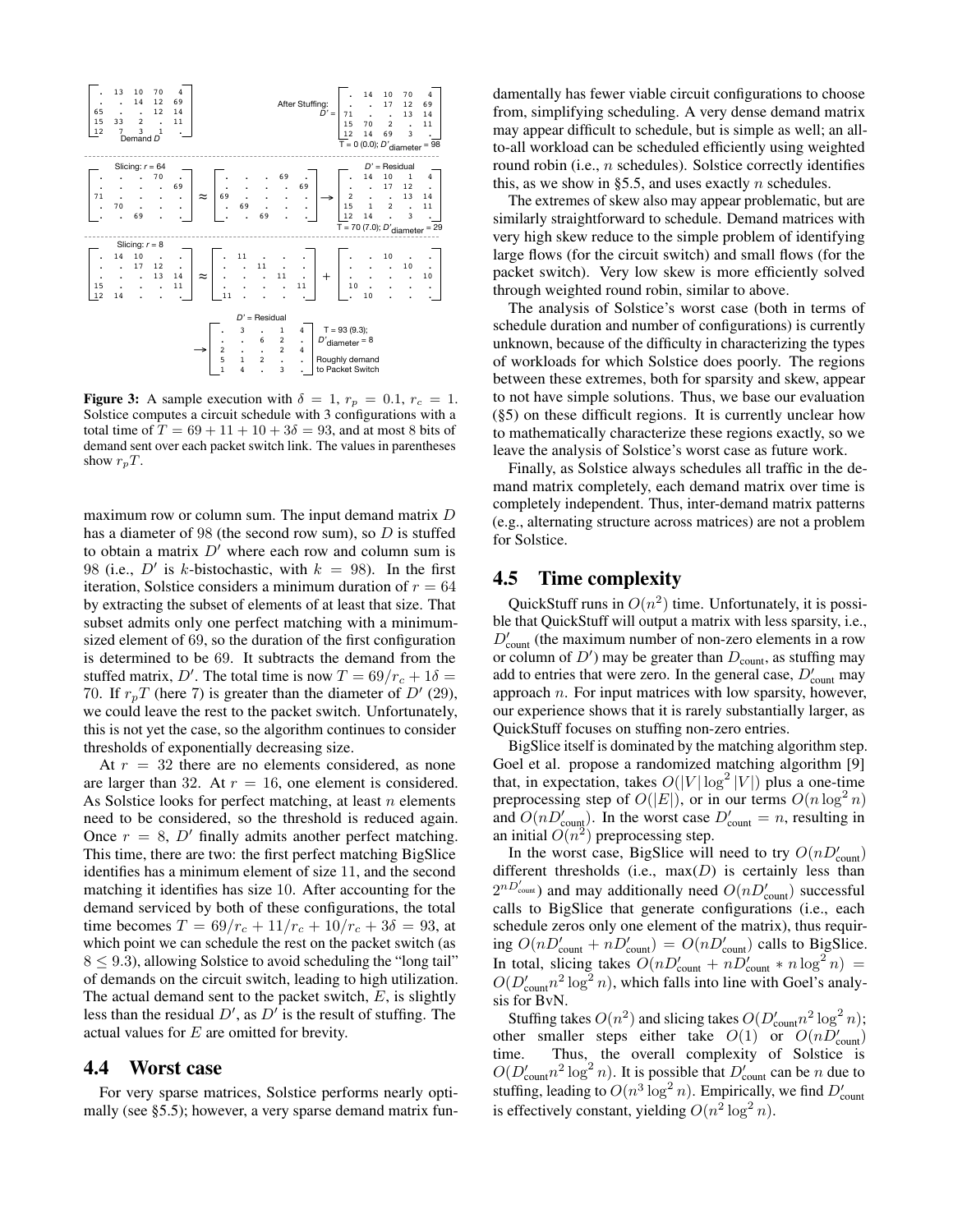# 5. EVALUATION

We evaluate the performance of Solstice along three distinct dimensions to answer the following questions:

- 1. Utilization: How does Solstice perform compared to classic algorithms for switches of varying port count? (Solstice performs up to  $2.9\times$  better than BvN.)
- 2. Skew: How does Solstice handle varying the weight of small demands? Is high skew required for Solstice to perform well? (Solstice performs only 10% worse with low skew compared to our baseline.)
- 3. Sparsity: How does Solstice handle very sparse and very dense matrices? Are sparse matrices required for Solstice to perform well? (Solstice performs only 26% worse in a completely filled matrix compared to our baseline.)

Additionally, we reflect on Solstice's performance by considering whether there are simple ways to improve upon it and how it would function as a non-hybrid circuit scheduler.

## 5.1 Bounds

As the ILP presented in §3 is too slow to compute for port counts larger than ∼12, it is difficult to compare Solstice against the truly optimal schedule duration  $(T)$  for a given demand matrix D. However, it is possible to provide weak lower and upper bounds on the optimal T.

Lower bound: We mathematically derive a weak lower bound. As it is a lower bound, it is impossible to build a schedule that completes in less time. However, it is weak in the sense that it might not be possible to build a schedule that completes in that amount of time. We provide intuition for the lower bound by starting with a purely circuit switched network,  $LB_c$ :

$$
LB_c = D_{\text{diameter}}/r_c + D_{\text{count}} * \delta.
$$

Serving demand D on a pure circuit switch requires at least as much time as the largest row or column sum,  $D_{\text{diameter}}$ , divided by the link rate. It also requires at least as many configurations as the largest row or column count,  $D_{\text{count}}$ , each incurring a reconfiguration penalty of  $\delta$ .

For a hybrid switch, we relax our assumption that we need  $D_{\text{count}}$  configurations (as in some cases the count of every row and column may be reduced to one or zero by sending data over the packet switch). Thus, we weaken the bound to only one reconfiguration penalty  $(\delta)$ . Moreover, with the addition of a packet switch, the total amount of time needed can be reduced proportionally:

$$
LB_h = (r_c/(r_c + r_p)) * (D_{\text{diameter}}/r_c + \delta).
$$

For example, let the link rate of the circuit switch  $r_c = 10$ , and the link rate of the packet switch  $r_p = 1$ . For every 11 units of demand that come in, 10 can be sent to the circuit switch and 1 can be sent to the packet switch, while overall taking 10 units of time. Thus, multiplying our previous lower bound by  $r_c/(r_c + r_p) = 10/11$  accounts for the inclusion of the packet switch.

Upper bound: All correct scheduling algorithms provide upper bounds on the optimal  $T$ . Once we have computed a

| <b>Algorithm</b> | Runtime                                     |
|------------------|---------------------------------------------|
| Lower bound      | $<$ 1 ms (64 ports)                         |
| <b>BvN</b>       | $27 \text{ ms}$ (64 ports)                  |
| iSLIP            | $13 \text{ ms}$ (64 ports)                  |
| Solstice         | $2.9 \text{ ms}$ (64 ports)                 |
| $Solstice++$     | $5 \text{ min} (64 \text{ ports})$          |
| Optimal          | 5 min (12 ports); $\gg$ 11 hours (16 ports) |

Table 3: The runtime of each scheduling approach on an Intel<sup>®</sup>  $Xeon<sup>®</sup>$  E5-2680 v2 (2.8 GHz) processor with 128 GB of memory.

schedule, we never need to consider any schedules with a longer duration (i.e., the schedule is an upper bound on all schedules that serve  $D$ ). We optimize the schedule produced by Solstice (in a tractable but non-realtime manner) to provide a weak upper bound on the optimal  $T$ . It is weak in the sense that it provides a feasible solution, but not necessarily the best possible solution. It is, however, the best upper bound of which we are aware, as it always produces a schedule no worse than Solstice, and we are not aware of any algorithm that provides better schedules than Solstice for the hybrid scheduling problem.

We observe that schedules computed by Solstice can be optimized by using the resulting configurations (but ignoring their durations) as the candidate permutations for the ILP from §3. In addition, we enhance the candidate set with a small number of randomly generated permutations. The ILP will clearly produce a schedule no worse than that selected by Solstice, but frequently is able to compute better durations, "throw away" some steps in the schedule, and occasionally determine that one of the random permutations is a better choice (i.e., Solstice explored a local minimum in its search). Because this process involves solving an ILP, it is impractical for use as a scheduler. However, by iterating through this process several times (10 in our simulations), we can often improve Solstice. We call this scheduling algorithm Solstice++.

### 5.2 Simulation setup

Unless otherwise specified, our simulations consider a hybrid switch with 64 ports consisting of a 100-Gbps (per link) circuit switch with a reconfiguration time of 20  $\mu$ s and a 10-Gbps (per link) packet switch (a 10:1 ratio). We consider scheduling 3 ms of demand at a time (as in ReacToR [19]) and assume demand matrices are sparse (4 large demands and 12 small demands per port) and skewed (small demands only make up 30% of total demand). We test sensitivity to each of these parameters in our evaluation.

We compare six different scheduling approaches: three practical scheduling algorithms—BvN (§ 4.1), Solstice, and an improved<sup>1</sup> version of iSLIP (a classical crossbar scheduling algorithm designed to be starvation free and easy to implement [20])—and three bounds: the optimal schedule computed (when tractable) by an ILP (§3), our lower bound on the optimal schedule duration, and an upper bound on the

<sup>&</sup>lt;sup>1</sup>iSLIP can produce schedules with repeated configurations. We merge all duplicate configurations into one with a longer duration.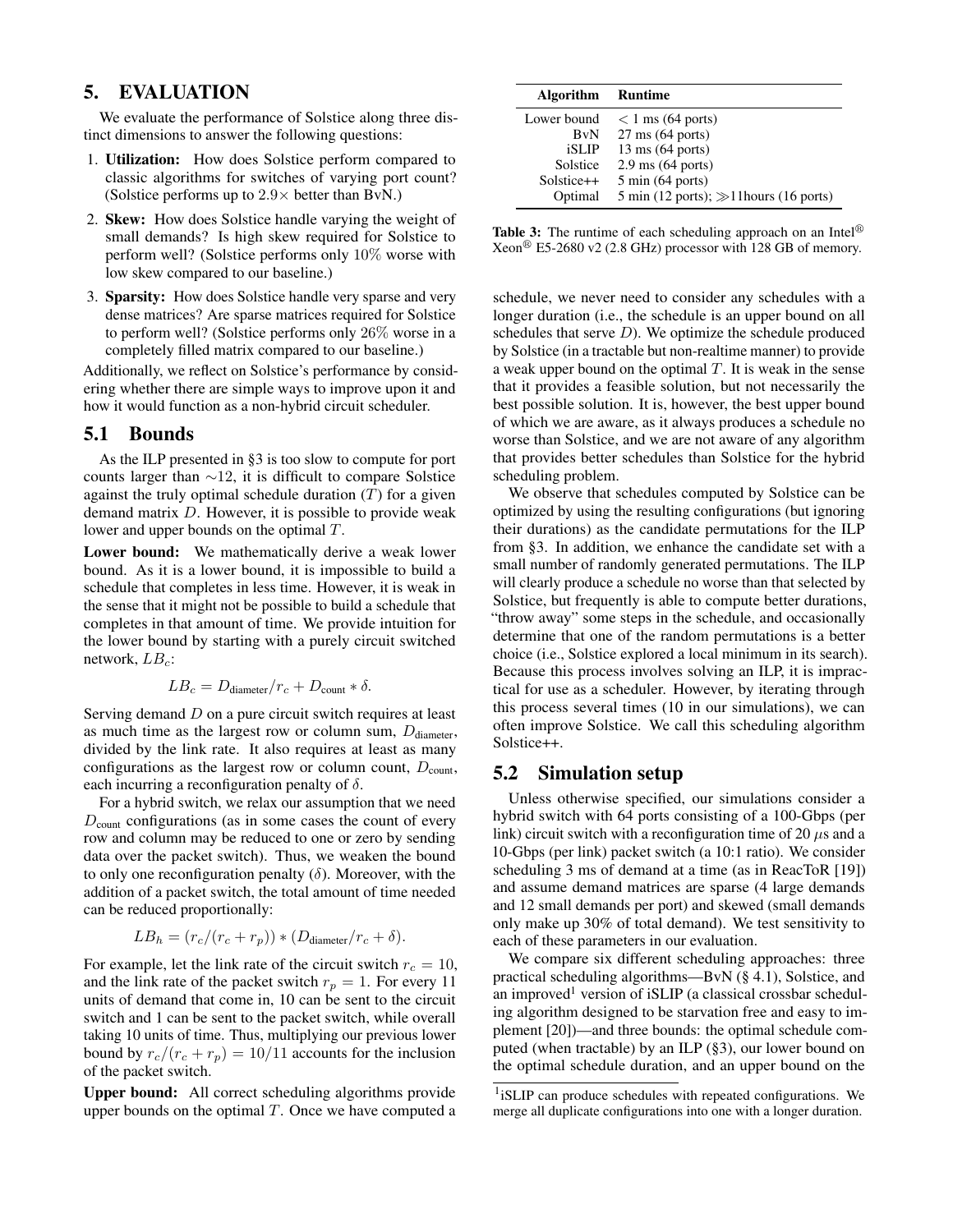

Figure 4: The performance of different scheduling approaches. Each bar represents the average of 100 runs; error bars show standard deviation. The dashed line represents a weak lower bound on optimal schedule duration. True optimal is somewhere between the dashed line and Solstice++.

optimal schedule duration computed by Solstice++. As both BvN and iSLIP are iterative algorithms, we iterate until the residual demand is small enough to be served by the packet switch. For context, example runtimes of each approach are listed in Table 3.

Demand: We construct traffic demand matrices based upon skew and sparsity characteristics derived from published datacenter workloads, but with significantly higher overall traffic demands to stress the scheduler. We base the matrix generator on traces from the University of Wisconsin [2] and Alizadeh et al. [1]. The Wisconsin study provides two one-hour traces of traffic among 500–1000 servers. Examining the traffic matrices for each 3-ms window of traffic in this trace, the maximum number of non-zero elements in a matrix are just 36 and 85 (out of 500 and 1000 servers, respectively). The links for most hosts are mostly idle, and no host exchanges a large flow with more than five other hosts in a window. The Alizadeh work describes flow behavior and size distributions of a workload combining query traffic (one host sends to all other hosts) and background flows from other applications. Even when scaling this workload to be five times more dense, there are a maximum of seven concurrent large background flows per host in a 3-ms window (the paper shows at most four concurrent large flows per host in a 50-ms window). The small flow query traffic consumes about 10% of the switch capacity, and the large background flows use about 30%.

Constructing matrices from the demand model: To generate demand matrices that match the distributions above, we generate workloads that have a fixed number of flows per source port. The default value is for 4 large flows and 12 small flows, which we vary in our evaluation of sparsity (§5.5). By default, for a given link, the large flows are given 70% of the link bandwidth (to split evenly) and the small flows are given 30% (to split evenly), which we vary in our evaluation of skew (§5.4). To avoid completely saturating each link, we scale the result back to 96% of the total link bandwidth. Finally, the demands are perturbed with noise by adding  $\pm 0.3\%$  of the link bandwidth.

The destination of each flow is selected in one of two ways: controlled or random. By default, we construct demand matrices in a controlled fashion by assigning flow destinations through combining multiple randomly generated circuit configurations (i.e., permutation matrices). The resulting matrices are "controlled" as they have structure in their communication and closely match the workloads upon which we base our traffic models, but are also somewhat easier to schedule (the solution involves decomposing the demand back into the original circuit configuration, though this is not strictly possible due to the addition of noise). For comparison, we also evaluate workloads where destinations are assigned in a purely random fashion (§5.4.2).

# 5.3 Utilization

We begin by considering how effectively Solstice schedules demand—i.e., the utilization it is able to achieve—as switch port count increases from 8 to 128. We show the results (Figure 4) in terms of total time to satisfy all demand,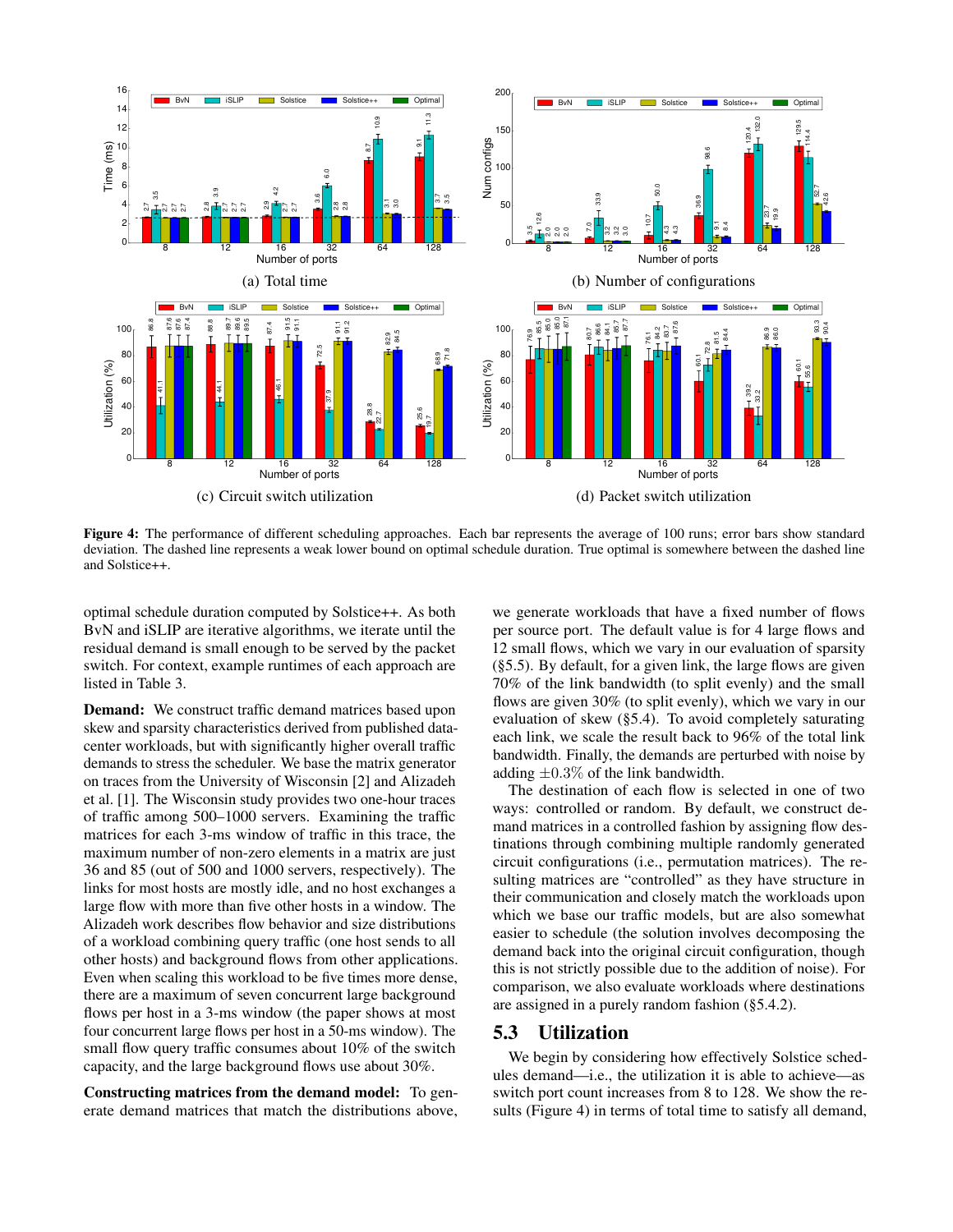

Figure 5: Total time (top) and number of configurations (bottom) as a function of controlled skew. Each bar represents the average of 25 runs; the error bars show standard deviations. Note the top y-axis starts at 2 ms. The dashed line represents a weak lower bound on optimal schedule duration. True optimal is somewhere between the dashed line and Solstice++.

the inverse of utilization. In order to understand why each approach performs as it does, we also plot the number of circuit configurations each includes in its schedule and the resulting utilization on both the circuit and packet switches.

**Total time:** Figure 4(a) plots the lower bound on optimal  $(LB<sub>h</sub>)$  as a horizontal dashed line. We continue this convention throughout our evaluation. Recall that Solstice++ is an upper bound on optimal. This means that true optimal is somewhere between the dashed line and Solstice++.

For small scales (8 and 12 ports), we see that both Solstice and BvN achieve the lower bound, which turns out to be tight (Optimal performs no worse). We cannot compute Optimal at medium scales (16 and 32 ports), but Solstice is only slightly slower than the lower bound. Moreover, it performs similarly to Solstice++, suggesting that perhaps the lower bound is no longer tight. At larger scales (64 and 128 ports) we start to see divergence between Solstice and Solstice++. Despite further diverging from the lower bound, it is worth reiterating that the lower bound is loose; it is likely that Optimal would also diverge from the lower bound if it were tractable to compute at larger scales. For comparison, off-the-shelf algorithms BvN and iSLIP perform well until large scales, where they perform almost  $3\times$  worse than Solstice.

Number of configurations: While Solstice performs as well as Optimal at small scale, the number of configurations starts to diverge at as early as 12 ports (Figure 4(b)). Similarly, Solstice uses more configurations than Solstice++ at 64 ports—but only slightly increases the total time due to the relatively small configuration penalty. The takeaway is Solstice includes a few redundant configurations (a point we will explore in §5.6), but the redundancy does not substantially impact the efficiency of the schedule.

Looking at how many configurations are produced by each algorithm provides insight into BvN and iSLIP's poor performance. Both use a large number of configurations as they do not consider the reconfiguration penalty. We know of no mathematical assurance on how many configurations BvN produces in the average case. While iSLIP's running time

(Table 3) is less than half of BvN, its often produces many more configurations.

Utilization Breakdown: We plot the utilization of both the circuit switch and packet switch in Figures 4(c) and 4(d), respectively. We see that Solstice performs similarly (∼80–90% circuit utilization) to Solstice++ (and Optimal, where available) between 8–64 ports. At our largest scale, 128 ports, circuit utilization drop precipitously. This is the direct result of the large increase in reconfigurations at this scale (Figure 4(b)): The 20% increase in the number of configurations generated by Solstice when compared to Solstice++ is reflected here as a 3% decrease in circuit utilization.

#### 5.4 Skew

Solstice is designed to take advantage of skew in demand across flows, tailoring its heuristics to schedule workloads consisting of a small number of flows with (relatively) large demands among a background of many more flows with small demands. Here, we explore the behavior of Solstice under varying degrees of demand skew among a fixed number of flows. We explore skew for workloads where the destinations are selected by generating random circuit configurations (controlled) and where they are selected randomly.

# *5.4.1 Controlled skew*

Figure 5 shows the total time (top) and number of circuit configurations (bottom) used as the skew changes. As expected, Solstice produces longer schedules when more traffic is used by the small flows, because the switch must be reconfigured more often to support them. Conversely, with little traffic in small flows, they can be completely tossed to the packet switch and the circuit switch only reconfigured for the number of large flows (i.e., 4).

Because the number and size of the demands stay the same across the experiments (modulo matrices where small and large demands overlap), the maximum row or column sum  $(D_{\text{diameter}})$  and the maximum number of non-zero elements  $(D_{\text{count}})$  stay the same, explaining the constancy in the lower bound (dashed line). Notably, Solstice++ deviates from the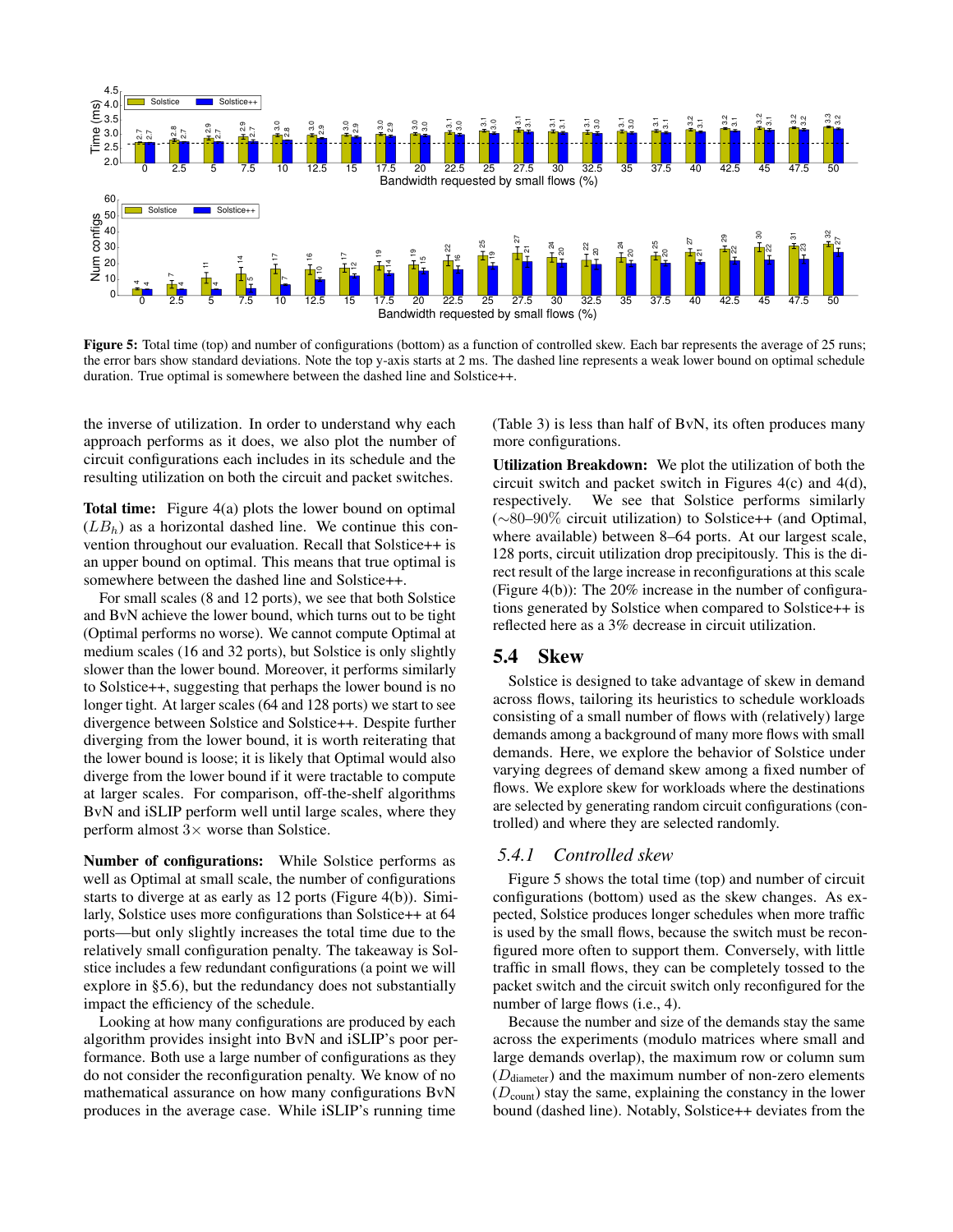

Figure 6: Total time (top) and number of configurations (bottom) as a function of random skew. Each bar represents the average of 25 runs; the error bars show standard deviations. Note the top y-axis starts at 2 ms. The dashed line represents a weak lower bound on optimal schedule duration. True optimal is somewhere between the dashed line and Solstice++.



Figure 7: Total time (top) and number of configurations (bottom) as a function of sparsity. Each bar represents the average of 25 runs; the error bars show standard deviations. Note the top y-axis starts at 2 ms. The dashed line represents a weak lower bound on optimal schedule duration. True optimal is somewhere between the dashed line and Solstice++.

lower bound, suggesting that our lower bound may become more and more loose, which is intuitively correct; as the demand becomes less skewed, it is harder to remove traffic by tossing it to the packet switch. Effectively, less skewed demand is fundamentally less efficient to schedule.

#### *5.4.2 Random skew*

Unlike the previous experiment, here we randomize the source-destination pairs used to create the demand matrices rather than generating them from circuit configurations. Figure 6 shows the results in terms of time (top) and number of configurations (bottom). We see a similar gap between Solstice and Solstice++ in terms of the number of configurations, with commensurate increases in total time. We note again that the lower bound (dashed line) is constant as the diameter and count of the matrices remain constant.

Randomness affects the absolute magnitude of the number of configurations quite strikingly when compared to the controlled skew experiments—as much as  $5\times$  the number of large demands per port when skew is high (i.e., when small

flows request no bandwidth). Random demand is harder to separate into a small number of circuit configurations, as it was not originally drawn from a set of circuit configurations. As more configurations are needed to solve these random demand matrices, more total time is needed.

The key takeaway from both skew experiments is that Solstice performs better (both absolutely and compared to our lower and upper bounds) when the demand matrix is skewed, but its performance does not decline drastically even with skew is minimized.

## 5.5 Sparsity

Here, we adjust the sparsity of the demand matrix (by varying the number of communicating pairs) to test Solstice's sensitivity to sparsity. We construct a demand matrix that has k big flows and  $l = 3k$  small flows per source and destination pair by randomly generating  $k + l$  circuit configurations. We use the same calculation from §5.2 to allocate 30% of demand to small flows. We vary  $k + l$  from 4 to 64 flows to reduce the sparsity of the demand matrix. At 64 flows the matrix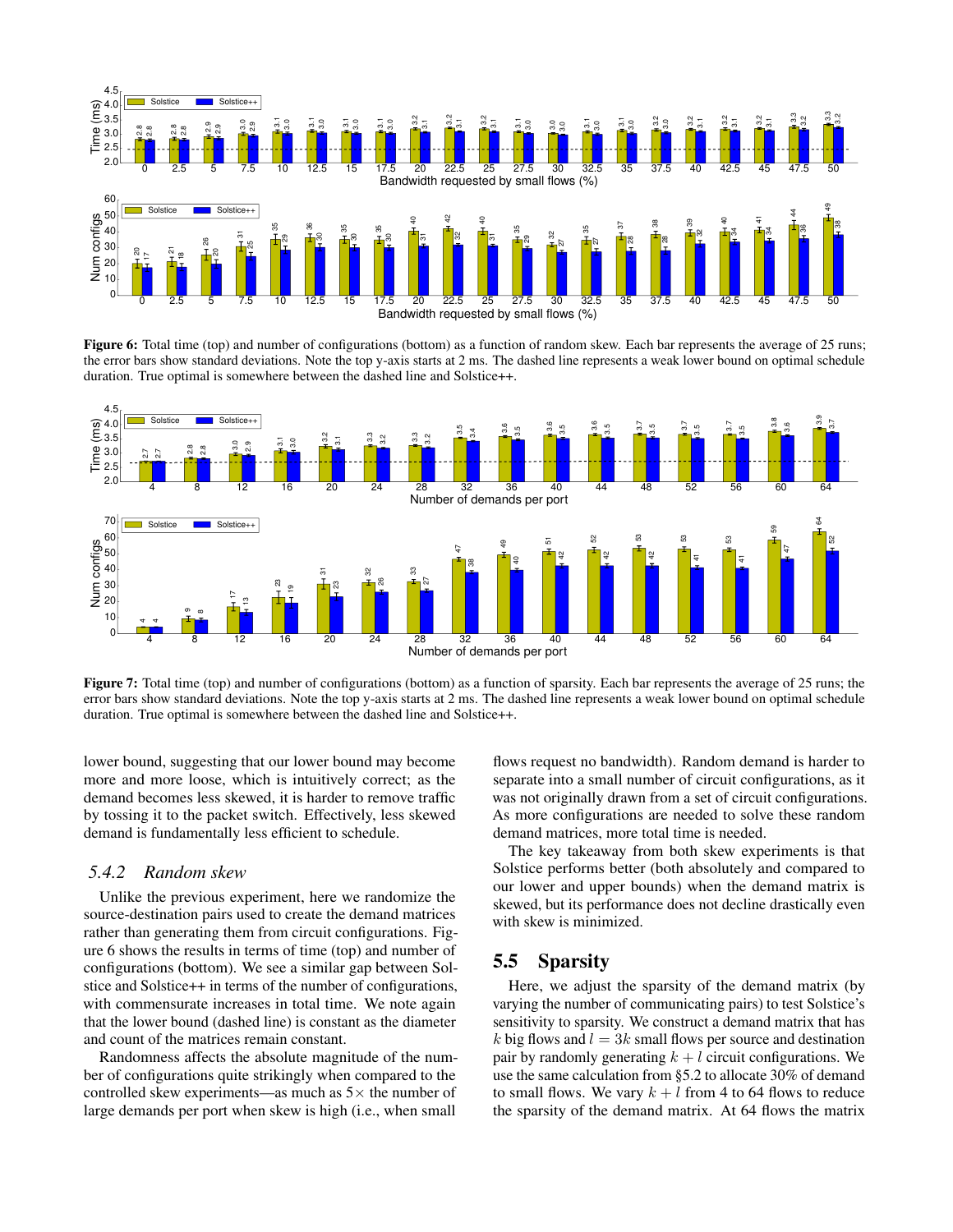is completely filled with non-zero entries. Fundamentally, a dense matrix is easy to schedule for (i.e., use weighted roundrobin), but may require many reconfigurations, increasing the total schedule time.

The results are shown in Figure 7, again as time (top) and number of configurations (bottom). As the matrix gets filled with more entries, more configurations are required. In the extreme case where the matrix is completely filled (64 demands), weighted round-robin (i.e., 64 configurations) is roughly the best solution, as shown in the graph. We again see that Solstice includes more configurations than necessary (as indicated by Solstice++) but their inclusion only marginally impacts the total time. We expect the number of configurations to be roughly in line with the average number of demands (modulo data sent over the packet switch), as we see in the graph. We see that the total time increases much faster than in the skew graphs, implying that Solstice is more sensitive to sparsity than skewness.

#### 5.6 Discussion

In addition to the simulation results presented above, we consider additional extensions to Solstice but find they do not substantially improve its performance. We also explore whether Solstice is suitable as a traditional crossbar scheduler.

Improving Solstice: Solstice++ (as presented throughout the evaluation) improves Solstice's results by considering multiple extra configurations and throwing away unnecessary ones. We find that the configurations Solstice++ deems necessary are almost always ( $\geq 99.5\%$ ) a subset of the configurations Solstice used. Phrased differently, there is rarely benefit from considering configurations not identified by Solstice, which motivates exploring whether one could improve upon Solstice strictly by reconsidering how it employs the configurations it computes.

However, we find using an LP (similar to the ILP presented in §3) to adjust the time durations of Solstice's configurations without removing any does not provide improvement. This implies that Solstice's time selection is optimal. This makes sense as it always uses the minimum element of a slice as its time duration. QuickStuff minimally impacts scheduling, as durations picked by Solstice are based on the stuffed matrix, whereas the LP operates on the demand matrix directly.

Solstice on purely circuit networks: We re-run the utilization experiments from Section 5.3 without the packet switch—in other words, we consider Solstice's performance as a traditional crossbar scheduling algorithm. The results are summarized in Table 4. Solstice performs much worse in such an environment as it can no longer move small "long tail" demands to the packet switch. Despite this, Solstice++ is able to perform much better by reducing the number of configurations by ∼77%, or ∼5ms of reconfiguration time. Solstice++ manages to do this by using longer, but more inefficient, durations for some schedules, as the benefit of avoiding additional configurations to clean up the tail greatly outweighs the inefficiency. The gap between Solstice++ and the lower bound also grows, hinting that the lower bound may be very loose.

| <b>Algorithm</b> | 12 port     | 64 port      | 128 port      |
|------------------|-------------|--------------|---------------|
| Lower bound      | 2.96        | 3.25         | 3.60          |
| Solstice         | 3.20(15.40) | 6.54(180.51) | 9.56 (329.93) |
| $Solstice++$     | 2.97(3.21)  | 3.93 (34.53) | 5.11 (75.80)  |
| Optimal          | 2.96(3.01)  |              |               |

Table 4: Performance for a purely circuit switch. Presented as total time (in ms) followed by number of configurations in parentheses. Each entry corresponds to an average over 100 runs.

# 6. RELATED WORK

The crossbar switch scheduling problem has been studied for decades. The basic approach, often referred to as time slot assignment (TSA), decomposes an accumulated demand matrix into a set of weighted permutation matrices. Classical results [3] and early work on scheduling satellite-switched time-division multiple access (SS/TDMA) systems [14] show how to compute a perfect schedule, but the resulting schedules consist of  $O(n^2)$  configurations. Although this approach is optimal for a switch with trivial reconfiguration time, it performs poorly in our network model.

On the opposite end of the spectrum, when reconfiguration time is large, there exist algorithms [10, 26, 29] that use the fewest possible number of configurations (n). For moderate reconfiguration times, DOUBLE [26] computes a schedule that requires twice the minimum number of configurations, 2n. Further improved algorithms [7, 18, 30] take the actual reconfiguration delay into account. These algorithms, however, do not benefit from sparse demand matrices, continuing to require  $O(n)$  configurations to cover the demand.

Other existing work uses a speedup factor (i.e., the ratio of the internal transfer rate to the port link rate). Perhaps the most well known example is iSLIP [20], which requires a  $2\times$  speedup to maintain stability. Many of these algorithms perform poorly (i.e., introduce large delays) when the traffic demand is skewed, leading others to suggest using randomization to address the issue [8].

# 7. CONCLUSION

The ever-increasing demand for low-cost, highperformance network fabrics in datacenter environments has generated tremendous interest in alternative switching architectures. Researchers have proposed hybrid switches that combine circuit and packet switching technologies but have stopped short of addressing scheduling. We take the first steps by characterizing the problem, exploring the space of possible scheduling algorithms, and gleaning insights based on their results. We craft an algorithm, Solstice, that takes advantage of sparsity and skewness observed in real datacenter traffic to provide  $2.9\times$  higher circuit utilization when compared to traditional schedulers in hybrid environments, while being within 14% of optimal, at scale.

Our evaluation of scheduling algorithms sheds light on the challenges of scheduling for both hybrid and pure circuit networks. The performance gained by both Solstice and the ILP-assisted formulations over traditional schedulers is the result of the insight that inefficient short duration "tail"